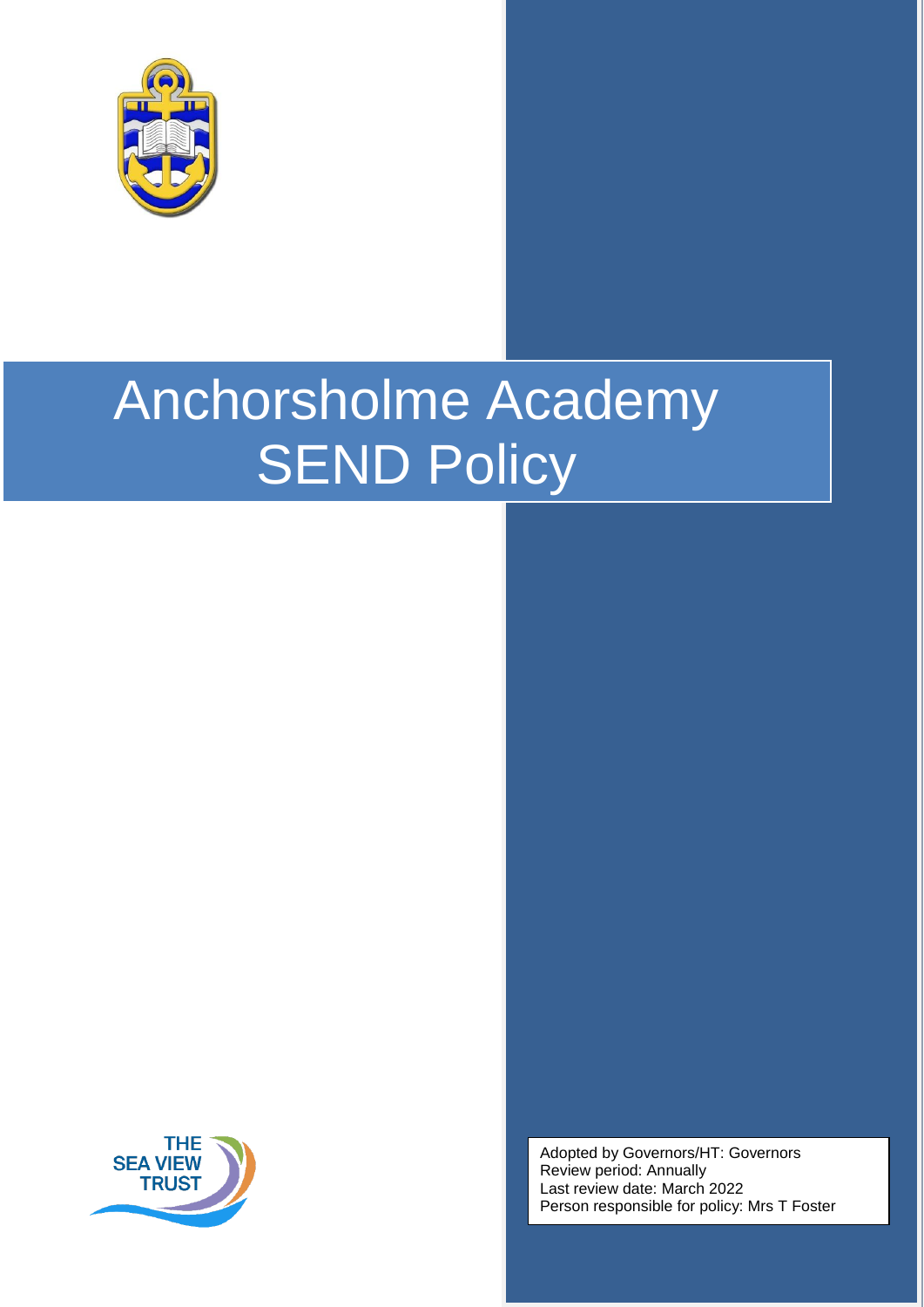# **Contents**

| Page 3      | <b>Statement of Intent</b>                            |
|-------------|-------------------------------------------------------|
| Pages 3-4   | Legal Framework                                       |
| Page 4      | <b>Identifying SEND</b>                               |
| Pages 4-6   | Definitions                                           |
| Page 6      | The Special Needs Support Team                        |
| Pages 6-8   | Roles & Responsibilities                              |
| Page 8      | <b>Admission Arrangements</b>                         |
| Pages 8-10  | Early Identification & Intervention                   |
| Pages 10-11 | The Graduated Approach                                |
| Pages 12    | Referral for an Education and Health Care Plan        |
| Pages 12-13 | Communication of Information and Parental Involvement |
| Page 13     | <b>Children with Specific Circumstances</b>           |
| Pages 13-14 | Early Years Pupils with SEND                          |
| Page 14     | <b>Medical Conditions</b>                             |
| Pages 14-15 | Working with Outside Agencies                         |
| Page 15     | <b>Resources</b>                                      |
| Pages 16    | Training                                              |
| Page 16     | <b>Complaints Procedure</b>                           |
| Pages 17-18 | Appendix - Whole School Provision Map                 |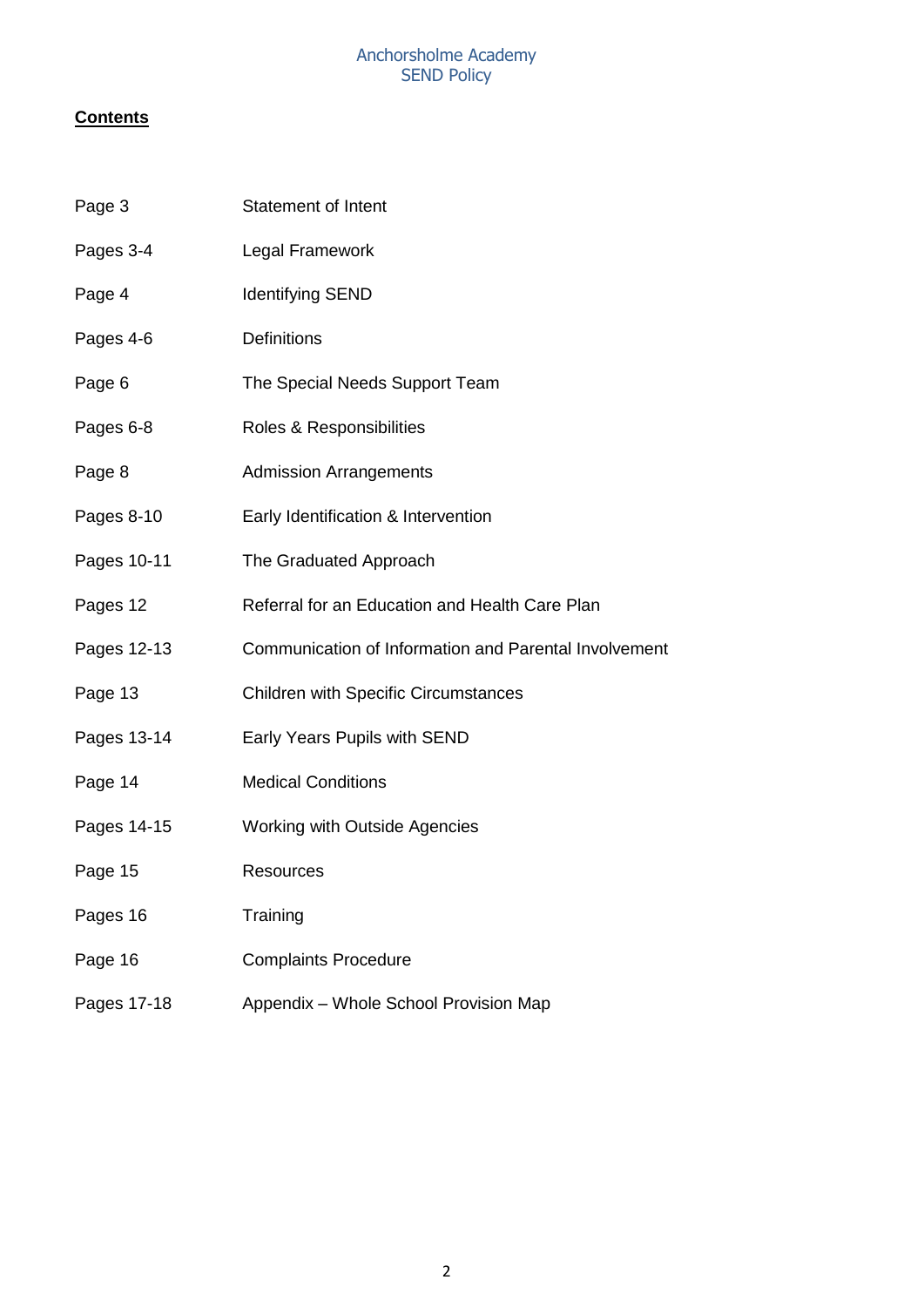## **Statement of Intent**

Anchorsholme Academy values all pupils and celebrates diversity of experience, interest and achievement. All pupils need to experience praise, recognition and success, and pupils with SEND have equal entitlement to this.

This policy outlines the framework for the school to meet its duty, obligation and principal equality values to provide a high-quality education to all of its pupils, including pupils with SEND, and to do everything it can to meet the needs of pupils with SEND.

The aim of **all** staff at Anchorsholme Academy is to help **all** pupils realise their full potential in a happy and caring environment which caters for all their needs. The whole school approach to teaching pupils with SEND relies on collective and shared responsibility. One major principle underpins this policy and that is that **all** teachers at Anchorsholme Academy are teachers of Special Needs pupils.

Through successful implementation of this policy, the school aims to:

- Eliminate discrimination.
- Promote equal opportunities.
- Identify pupils' needs.
- Foster good relationships between pupils with SEND and pupils without SEND.
- Provide high quality provision to meet the needs of SEND pupils.
- Ensure all pupils have full access to a broad, balanced, creative and differentiated curriculum.
- Ensure equal opportunities for all SEND pupils.
- Ensure collaboration between education, health and social care services to provide support.
- Ensure inclusive practice and provision is positively valued and implemented across our school.
- Involve SEND pupils and their parents in all decisions that affect them.

## **Legal Framework**

This policy has due regard to all relevant legislation including, but not limited to, the following:

- Children and Families Act 2014
- Health and Social Care Act 2012
- Equality Act 2010
- Equality Act 2010 (Disability) Regulations 2010
- Education Act 1996
- Education Act 2002
- Mental Capacity Act 2005
- Children Act 1989
- Special Educational Needs and Disability (Amendment) Regulations 2015
- Special Educational Needs (Personal Budgets) Regulations 2014
- Special Educational Needs and Disability (Detained Persons) Regulations 2015
- Local Government Act 1974
- Disabled Persons (Services, Consultation and Representation) Act 1986
- Data Protection Act 2018
- The General Data Protection Regulation 2018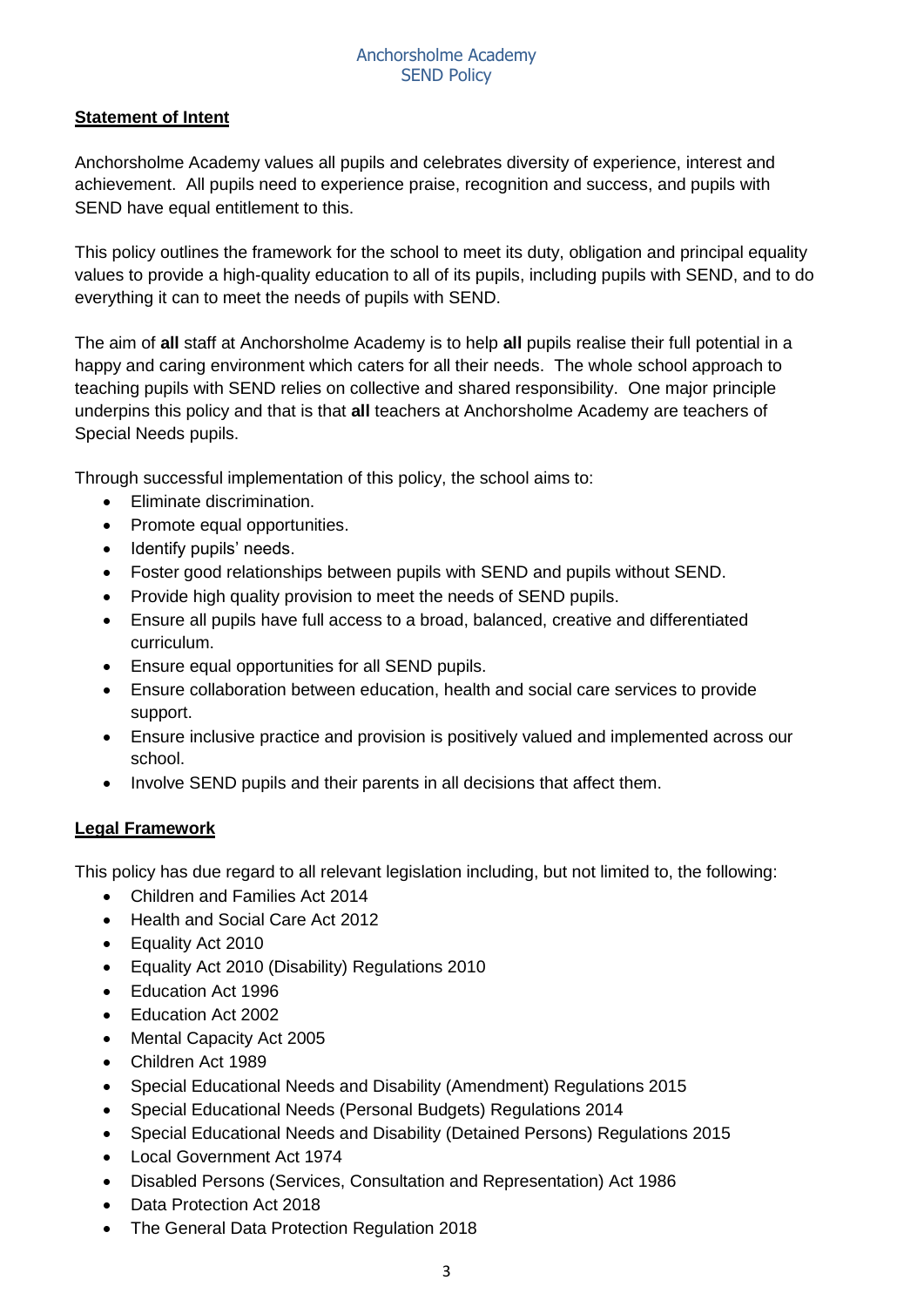This policy has due regard to statutory and non-statutory guidance, including, but not limited to, the following:

- DfE (2015) 'Special educational needs and disability code of practice: 0 to 25 years'
- DfE (2017) 'Supporting pupils at school with medical conditions'
- DfE (2021) 'Keeping children safe in education'
- DfE (2018) 'Working together to safeguard children'
- DfE (2018) 'Mental health and wellbeing provision in schools'
- DfE (2015) 'School admissions code'

This policy operates in conjunction with the following school policies:

- Accessibility Policy
- Admissions Policy
- Behaviour and Discipline Policy
- Complaints Policy
- Confidentiality Policy
- Equality Policy
- GDPR Data Protection Policy
- Intimate Care Policy
- Positive Handling Policy
- Record Management Policy
- Safeguarding and Child Protection Policy

## **Identifying SEND**

The school has a clear approach to identifying and responding to SEND, and recognises that early identification and effective provision improves long-term outcomes for the pupils. With the support of the SLT, classroom teachers will conduct regular progress assessments for all pupils, with the aim of identifying pupils who are making less than expected progress. 'Less than expected progress' will be characterised using the following stipulations:

- Progress is significantly slower than the class average, from the same baseline
- Progress does not match or better the pupil's previous rate of progress
- Progress fails to close the attainment gap within the class
- The attainment gap is widened by the plateauing of progress

## **The Graduated Approach**

Anchorsholme Academy follows The Graduated Approach when identifying children with SEND and providing provision to meet their needs. The Blackpool FYI directory provides a clear outline to support this process.<https://www.fyidirectory.co.uk/blackpool-local-offer/graduated-approach>

## **Definitions**

Under the Equality Act 2010, a disability is a physical or mental impairment which has a long-term and substantial adverse effect on a person's ability to carry out normal day-to-day activities.

For this policy, a pupil is defined as having SEND if they have a:

- Significantly greater difficulty in learning than most others of the same age.
- Disability or health condition that prevents or hinders them from making use of educational facilities used by peers of the same age.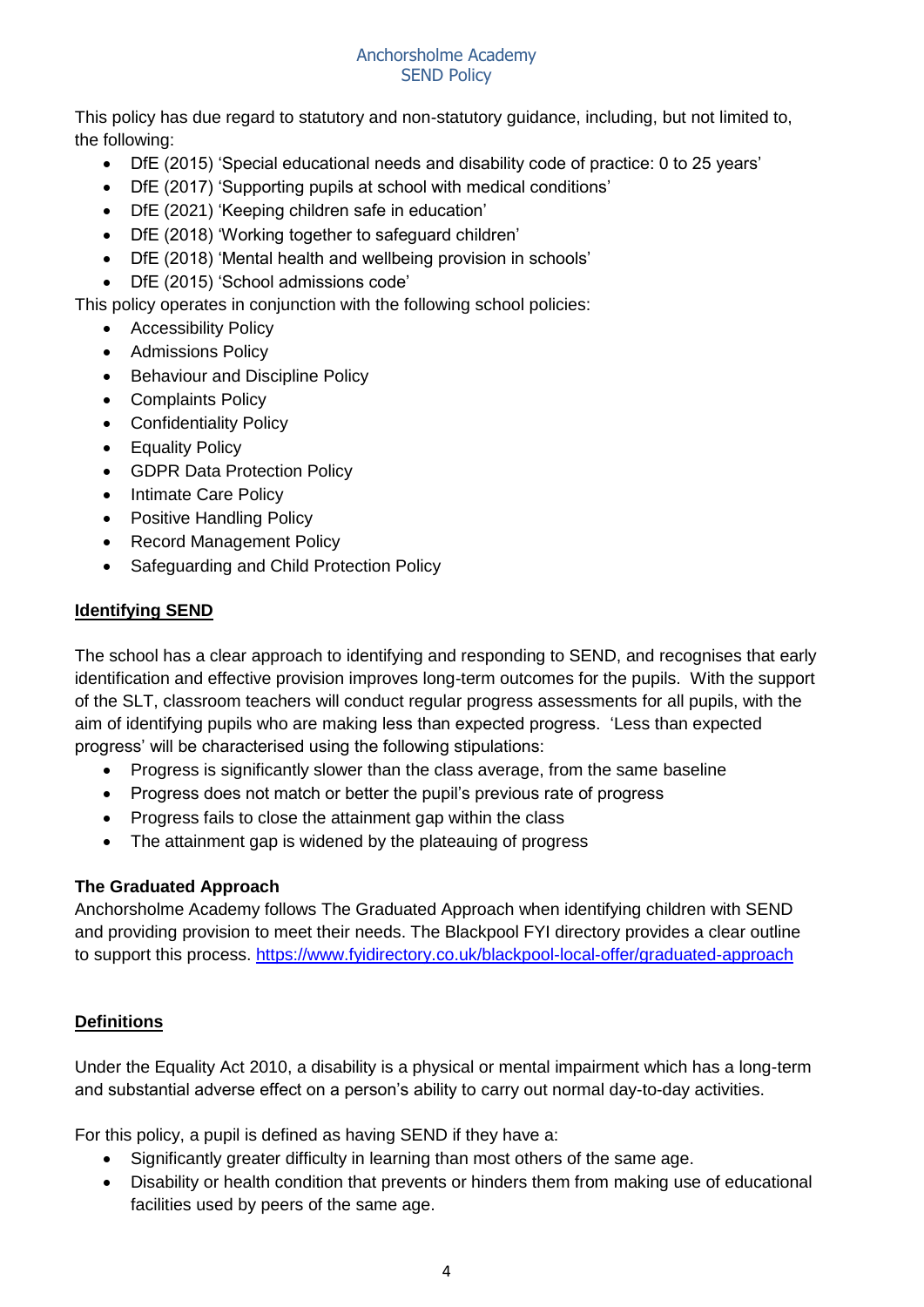The school reviews how well equipped we are to provide support across the following areas:

- Communication and interaction
- Cognition and learning
- Social, emotional and mental health difficulties
- Sensory and physical needs

#### *Communication and Interaction*

Pupils with speech, language and communication needs (SLCN) have difficulty in communicating with others, often because they have difficulty saying what they want, they cannot understand what is being said to them, or they do not understand or use social rules of communication. The school recognises that the profile for every pupil with SLCN is different and their needs may change over time. They may have difficulty with one, some, or all the different aspects of speech, and language or social communication at different times of their lives. The SENDCO will work with pupils, parents, and language and communication experts where necessary to ensure pupils with SLCN reach their potential.

The school also recognises that pupils with Autism Spectrum Disorder (ASD), including Asperger's Syndrome and Autism, can have particular difficulties with social interaction.

#### *Cognition and Learning*

The school understands that learning difficulties cover a wide range of needs, such as moderate learning difficulty (MLD), severe learning difficulty (SLD) and profound and multiple learning disabilities (PMLD). The SENDCO will ensure that any provision offered will be suitable to the needs of the pupil.

Specific learning difficulties (SpLDs) can affect one or more specific aspects of learning. This encompasses a range of conditions such as dyslexia, dyscalculia and dyspraxia.

#### *Social, Emotional and Mental Health (SEMH) Difficulties*

Pupils may experience a wide range of social and emotional difficulties that manifest themselves in many ways, including becoming withdrawn or isolated, or displaying challenging, disruptive and disturbing behaviour. The school recognises that these behaviours may reflect underlying mental health difficulties such as anxiety or depression, and the school will support pupils with these difficulties.

The school will ensure that provisions and allowances are made for the ways in which these mental health difficulties can influence the behaviour of pupils with SEND within its Behaviour and Discipline Policy, including how we will manage the effect of any disruptive behaviour so that it doesn't adversely affect other pupils. The school seeks additional guidance form the Behaviour Hub at Torview which is part of the Seaview Trust.

#### *Sensory or Physical Needs*

Impairments that prevent or hinder pupils from using the school facilities, such as vision impairment (VI), do not necessarily have SEND. The school will ensure staff understand that:

• Some conditions can be age-related and can fluctuate over time.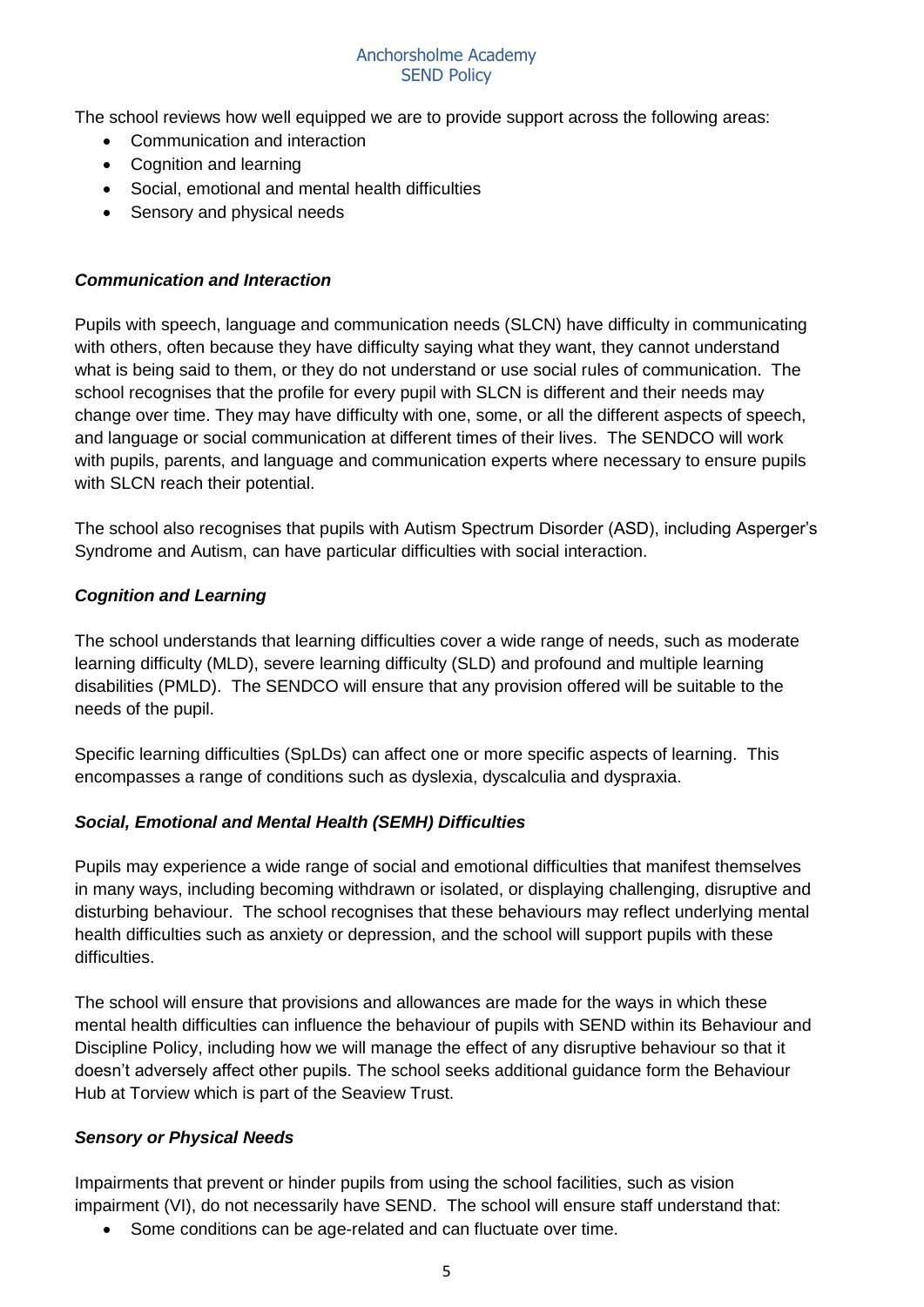- A pupil with a disability is covered by the definition of SEND if they require special educational provision. Under the Equality Act 2010 (Disability) Regulations 2010, the following conditions do not constitute a disability:
	- o A tendency to set fires
	- o A tendency to steal
	- o A tendency to commit physical or sexual abuse towards others
	- o Exhibitionism
	- o Voyeurism

The school recognises that pupils who have sensory or physical impairments may require specialist support or equipment to access their learning, regardless of whether or not their impairment falls under the SEND definition, and the SENDCO will ensure that their support needs are being met. The Blackpool Inclusion Team have specialist advisors who give additional advice for Hearing and Visual impairments.

## **The Special Needs Support Team**

SENDCO - Mrs Tina Foster Assistant SENDCO - Mrs Jane Carter Special Educational Needs Governor – Mrs Julie Morris Child Protection/Safeguarding Governor – Miss Lucy Breakwell Pastoral Support - Mrs Helen Eckersley

Currently working 1:1 to support children on an EHCP: Mrs Faye Richmond Ms Gemma Raistrick Mrs Sam Greenaway Mrs Emma Morley

## **Roles and Responsibilities**

The **governing board** will be responsible for:

- Appointing an individual governor or sub-committee to oversee the school's arrangements for SEND – Mrs Julie Morris.
- Designating an appropriate member of staff to be the SENDCO and having responsibility for coordinating provision for pupils with SEND.
- Appointing a designated teacher for LAC, where appropriate.(DT is Tina Foster)
- Making reasonable adjustments for pupils with disabilities to help alleviate any substantial disadvantage they experience because of their disability.
- Securing the special educational provision called for by a pupil's SEND.
- Taking necessary steps to ensure that pupils with disabilities are not discriminated against, harassed or victimised.
- Regularly monitoring the school's policies and procedures, to review their impact on pupils with SEND, including on their mental health and wellbeing.
- Developing complaints procedures which will be made known to parents and pupils.
- Providing suitable, full-time education from the sixth day of a fixed permanent exclusion of a pupil with SEND, in line with their EHC plan.
- Ensuring arrangements are in place to support pupils at school with medical conditions.
- Preparing the SEND information report and publishing it on the website.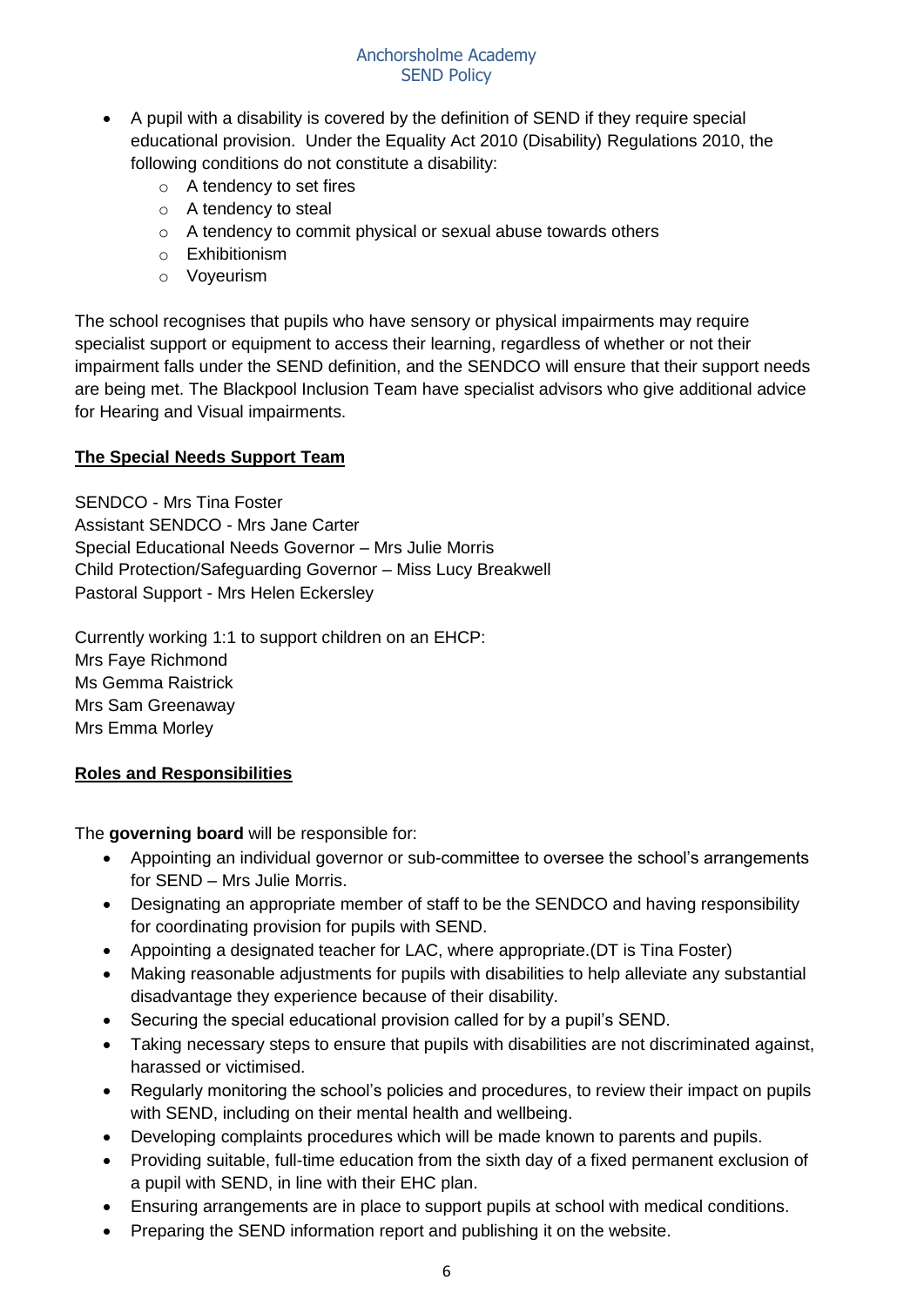The **Headteacher** will be responsible for:

- Ensuring that those who are teaching or working with pupils with SEND are aware of their needs and have arrangements in place to meet them.
- Ensuring that teachers have an established understanding of different types of SEND.
- Ensuring that teachers understand the strategies to identify and support vulnerable pupils.
- Ensuring that teachers monitor and review pupils' progress during the academic year.
- Regularly and carefully reviewing the quality of teaching for pupils at risk of underachievement, as a core part of the school's performance management arrangements.
- Ensuring that the SENDCO has sufficient time and resources to carry out their functions.
- Providing the SENCO with sufficient administrative support and time away from teaching to enable them to fulfil their responsibilities.
- Assisting the governing board in appointing a designated teacher for LAC, who will work closely with the SENDCO to ensure that the needs of the pupils are fully understood by relevant school staff.
- Ensuring that the approach to the curriculum includes how it is made accessible for pupils with SEND.
- Ensuring that procedures and policies for the day-to-day running of the school do not directly or indirectly discriminate against pupils with SEND.
- Establishing and maintaining a culture of high expectations and including pupils with SEND in all opportunities available to other pupils.
- Ensuring that pupils with SEND and their parents are actively supported.
- Keeping parents and relevant teachers up-to-date with any changes or concerns involving a pupil, considering the school's Confidentiality policy.

The **SENDCO** will be responsible for:

- Collaborating with the governing board and Headteacher to determine the strategic development of the SEND policy and provision in the school.
- The day-to-day operation and implementation of the SEND policy.
- Working with the relevant governors and the Headteacher to ensure that the school meets its responsibilities under the Equality Act 2010, regarding reasonable adjustments and access arrangements.
- Advising on the deployment of the school's delegated budget and other resources to meet pupils' needs effectively.
- Coordinating the specific provision made to support individual pupils with SEND, including those with EHC plans.
- Drawing up a one-page profile of a pupil with SEND.
- Advising on a graduated approach to providing SEND support.
- Providing professional guidance to colleagues and working closely with staff members, parents and other agencies, including SEND charities.
- Providing training to relevant class teachers.
- Supporting teachers in the further assessment of a pupil's particular strengths and weaknesses, and advising on effective implementation of support.
- Liaising with the relevant, designated teachers where LAC have SEND.
- Liaising with the parents of pupils with SEND.
- Liaising with early years providers, other schools, educational psychologists, health and social care professionals, and independent or voluntary bodies, as required.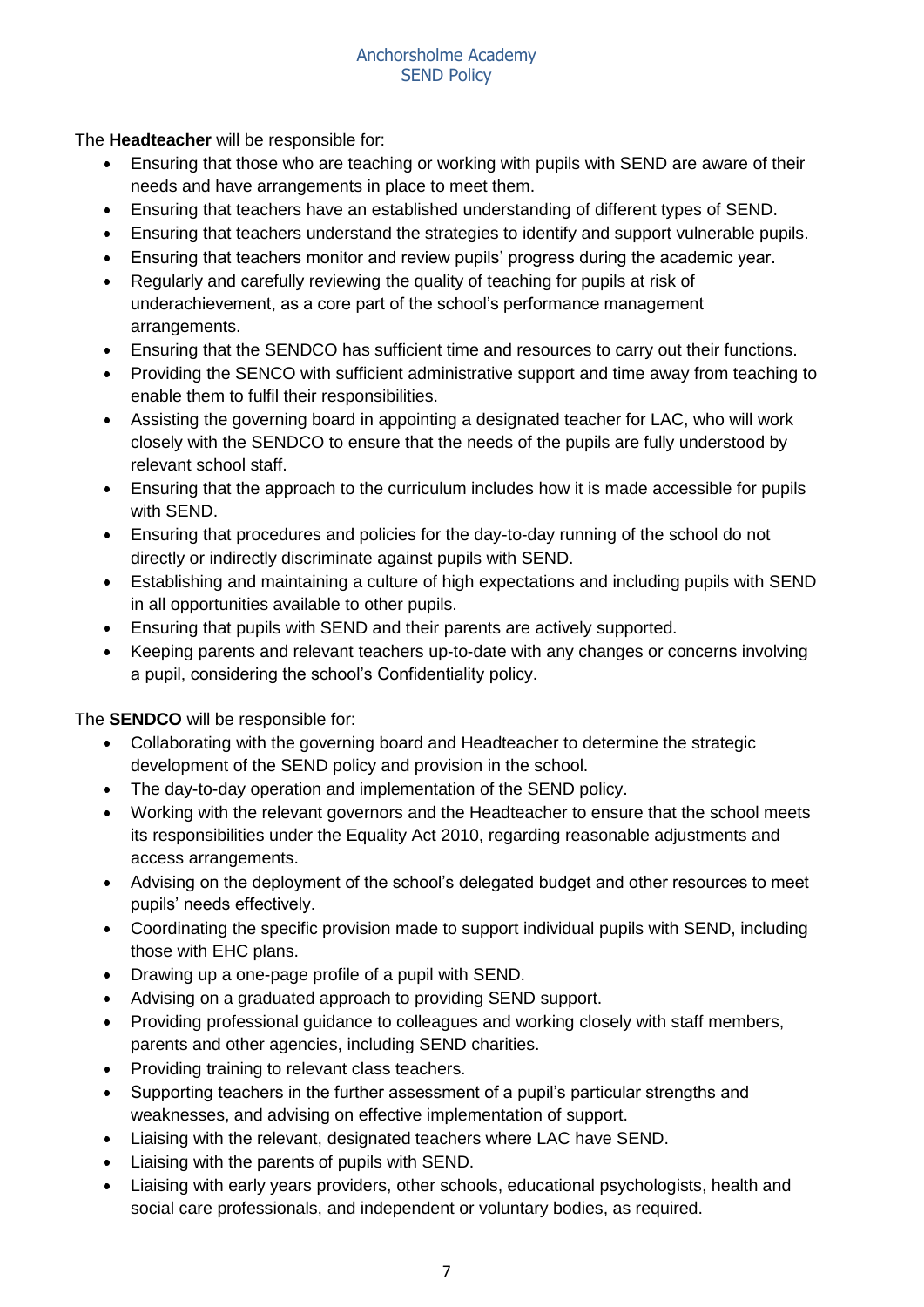- Being a key point of contact for external agencies, especially the LA and LA support services.
- Liaising with the potential future providers of education to ensure that pupils and their parents are informed about the options, and a smooth transition is planned.
- Ensuring, as far as possible, that pupils with SEND take part in activities run by the school, together with those who do not have SEND.
- Ensuring that the school keeps the records of all pupils with SEND up-to-date, in line with the school's Data Protection Policy.
- In collaboration with the Headteacher, identifying any patterns in the identification of SEND within the school and comparing these with national data.
- Participating in training and CPD opportunities, some of which emphasise mental health to a greater extent.

**Teachers** will be responsible for:

- Setting high expectations for every pupil and aiming to teach them the full curriculum, whatever their prior attainment.
- Planning lessons to address potential areas of difficulty to ensure that there are no barriers to every pupil achieving.
- Ensuring every pupil with SEND is able to study the full national curriculum.
- Planning and reviewing support for pupils with SEND on a graduated basis, in collaboration with parents, the SENCO and, where appropriate, the pupils themselves.
- Being aware of the needs, outcomes sought, and support provided to any pupils with SEND they are working with.
- Understanding and implementing strategies to identify and support vulnerable pupils with the support of the SENDCO.
- Being accountable for the progress and development of the pupils in their class.
- Keeping the relevant figures of authority up-to-date with any changes in behaviour, academic developments and causes of concern.

# **EVERY TEACHER IS A TEACHER OF SEND.**

# **Admission Arrangements**

The school's admission arrangements are as described by Blackpool Council for all maintained primary schools and academies. Our Governing Body believes that the admissions criteria should not discriminate against pupils with SEND and has due regard for the practice advocated in the SEND Code of Practice 0-25 (2015). The Governing Body agrees that, wherever possible, all pupils with SEND should be educated in mainstream school provided that the following criteria apply:

- Account must be taken of the views of parents of the child
- Educational needs can be met in the school
- Placement must be consistent with the education of the other pupils in school

If the school is alerted to the need for a child to receive SEND support, either by the parents or by external agencies, the school will use its best endeavours to ensure that the appropriate resources are available including staffing and equipment.

For non-routine admissions, information will be sought from the previous school and standard tests will be administered to provide a baseline to inform the class teacher. The school nurse will be notified in order to ensure health needs are addressed.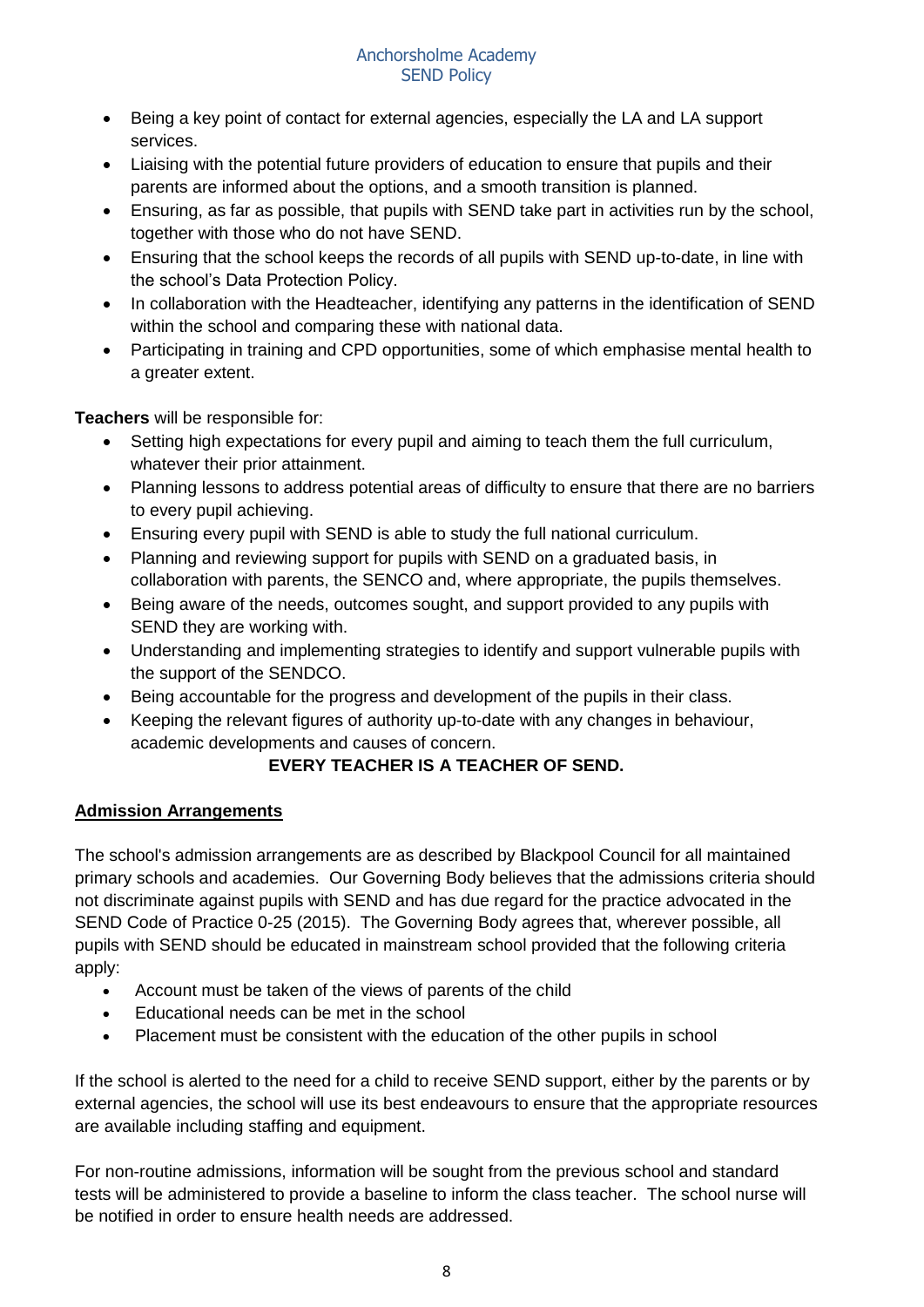All facilities at Anchorsholme Academy are situated at ground floor level and the school has disabled toilets. To further improve access to the school, a number of alterations to the building have been made in recent years e.g. ramps not steps to outside entrances.

## **Early Identification and Intervention**

At Anchorsholme Academy, we adopt a "quality first" teaching approach. Key characteristics of high quality teaching are:

- Highly focused lesson plans with clear objectives.
- High demands of pupil involvement and engagement with their learning.
- High levels of interaction for all pupils.
- Use of practical and visual aids.
- Appropriate use of teacher questioning, modelling and explaining.
- An emphasis on learning through dialogue, with regular opportunities for pupils to talk and work collaboratively in groups.
- An expectation that pupils will accept responsibility for their own learning and work independently as able.
- Regular use of encouragement and praise to engage and motivate pupils.
- Ongoing informal and formal assessment.

In order to make progress a child may only require differentiation of the plans for the whole class. The differentiation may involve modifying learning objectives, teaching styles and strategies. Under these circumstances, a child's needs will be provided for within the whole class planning frameworks and individual target setting. The first response to such progress should be high quality teaching targeted at their areas of weakness. Where progress continues to be less than expected, the teacher, working with the SENDCO, should assess whether the child has SEN. While informally gathering evidence (including the views of the pupil and their parents) schools should not delay in putting in place extra teaching or other rigorous interventions designed to secure better progress, where required. The pupil's response to such support can help identify their particular needs.

When a class teacher identifies a child as having special educational needs, the class teacher should provide interventions that are "additional to or different from" those provided as part of the school's usual differentiated curriculum. The triggers for this intervention could be the teacher's or others' concern, underpinned by evidence about a child who, despite receiving differentiated learning opportunities:

- makes little or no progress even when teaching approaches are targeted particularly in a child's identified area of weakness;
- shows signs of difficulty in developing literacy and mathematics skills which result in poor attainment in some curriculum areas;
- presents persistent emotional or behavioural difficulties which are not improved by the school's behaviour management techniques;
- has sensory or physical problems and continues to make little or no progress despite the provision of specialist equipment; and/or
- has communication and/or interaction difficulties and continues to make little or no progress despite the provision of a differentiated curriculum.

The class teacher, in consultation with parents, may decide that the child needs extra support to help their progress. To inform the type of help the child needs, the class teacher, together with the SENDCO, should collect all the available information about the child, including information from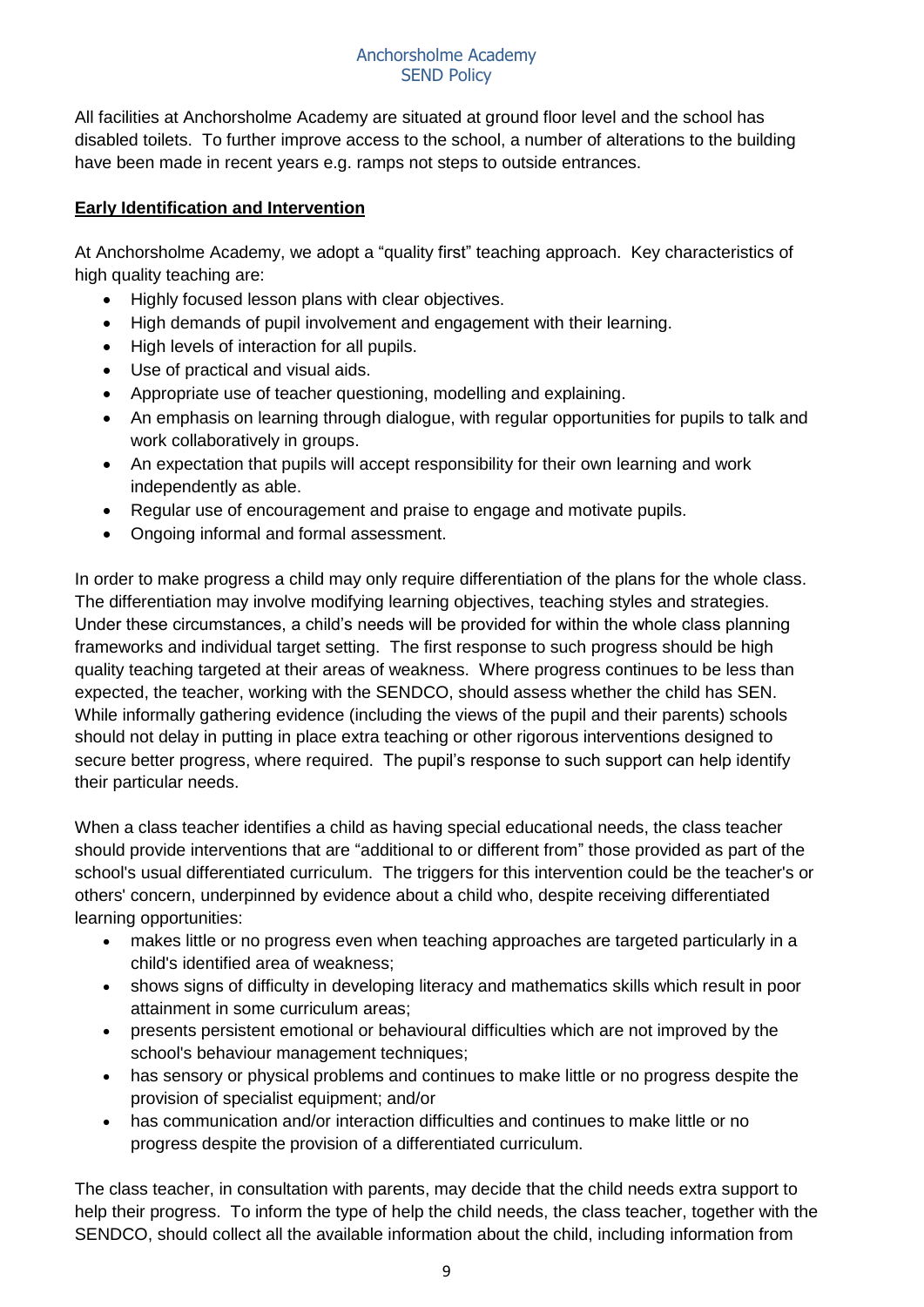the parents. In accordance with The Code of Practice, we always involve the parents/carers and the child with all decision making. Further assessment should take place to identify specific areas of difficulty then targets can be set. The Graduated Approach is followed to ensure that the appropriate steps are taken at each stage. The child's class teacher should remain responsible for working with the child on a daily basis and for planning and delivering an individual programme. Identified needs and interventions will be recorded on a First Concerns sheet. (See The Graduated Approach- **The Graduated Approach)**

<https://www.fyidirectory.co.uk/blackpool-local-offer/graduated-approach>

When a pupil is identified as having SEND the school will provide support: Early Intervention or, if necessary, a Personalised Provision Plan (PPP). These interventions are a means of matching special educational provision to the child's needs. This forms part of the continuous process of planning, action and review within the school to enable the children to learn and progress.

The SENDCO meets regularly with staff to talk through and explain these procedures and will offer help and advice about target setting, tracking progress and strategies to help the children make the best possible progress.

## **Assess, Plan, Do, Review**

At Anchorsholme Academy, where it is determined that a pupil does have SEND, parents/carers will be formally advised of this and the decision will be added to the SEND register. The aim of formally identifying a pupil with SEND is to help the school ensure that effective provision is put in place and so remove barriers to learning. The support provided consists of a four-part process:

- *Assess*
- *Plan*
- *Do*
- *Review*

This is an on-going cycle that enables the provision to be refined and revised as the understanding of the needs of the pupil grows.

# *Assess*

In tracking the learning and development of pupils with SEND, the school will:

- Base decisions on the insights of the pupil and their parents.
- Set pupils challenging targets.
- Track pupils' progress towards these goals.
- Review additional or different provisions made for them.
- Promote positive personal and social development outcomes.
- Base approaches on the best possible evidence and ensure that they are having the required impact on progress.

Where possible, pupils' needs will be defined under the 'SEND Code of Practice: 0 to 25 years' broad areas of need:

- Communication and Interaction
- Cognition and Learning
- Social, Emotional and Mental Health Difficulties
- Sensory and/or Physical Needs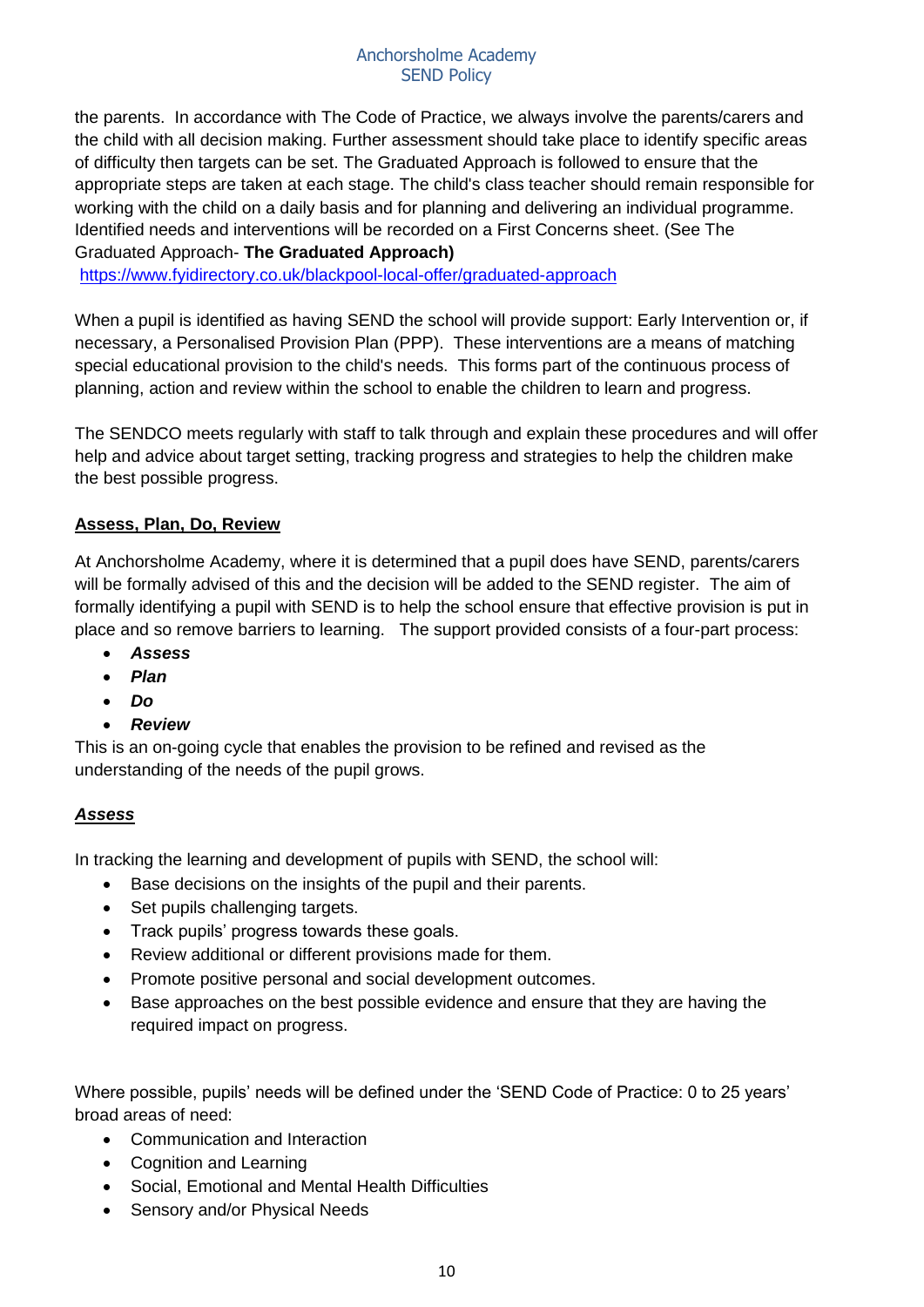Where a pupil continually makes little or no progress, or is working substantially below expected levels, the school will consult with parents before involving specialists.

# *Plan*

Planning will involve consultation between the teacher, SENDCO and parents/carers to agree the adjustments, interventions and support that is required; the impact on progress, development and/or behaviour that is expected and a clear date for review. Parental involvement may be sought to contribute to progress at home. All those working with the pupil, including support staff, will be informed of their individual needs, the support that is being provided, any particular teaching strategies/approaches that are being employed and the outcomes that are being sought.

The **Personal Provision Plan** will include:

- Learning targets
- Actions
- Support
- Date for review

The Plan will only record that which is different from, or additional to, the normal differentiated curriculum and will focus on 3 individual targets that closely match the pupil's needs. Plans will be discussed with the pupil and parents/carers and will take account of the views/aspirations as noted in the child's One Page Profile.

# *Do*

The class teacher remains responsible for working with the child on a daily basis. They will retain responsibility even where the interventions may involve group or one-to-one teaching away from the main class teacher. They will work closely with support staff and plan and assess the impact of support and interventions and links with classroom teaching. Support with further assessment of the pupil's strengths and difficulties, problem solving and advising of the implementation of effective support will be provided by the SENDCO. Based on the results of previous assessments the actions could include:

- Re-deployment of staff to work with the pupil.
- Provision of alternative learning materials/special equipment.
- Group support.
- Reorganisation of the classroom layout and accessibility of resources.
- Access to LA support services for advice on strategies, equipment or staff training.

## *Review*

A review of the plan will be carried out on a termly basis to monitor the child's progress and ensure that the plan includes statutory sections outlined in the 'Special educational needs and disability code of practice: 0 to 25 years', labelled separately from one another. The review process will evaluate the impact and quality of the support and interventions. It will take account of the views of the pupil and their parents/carers. The class teacher and SENDCO, in conjunction with the parents/carers and pupil, will revise the support and targets based on the pupil's progress and make any necessary amendments.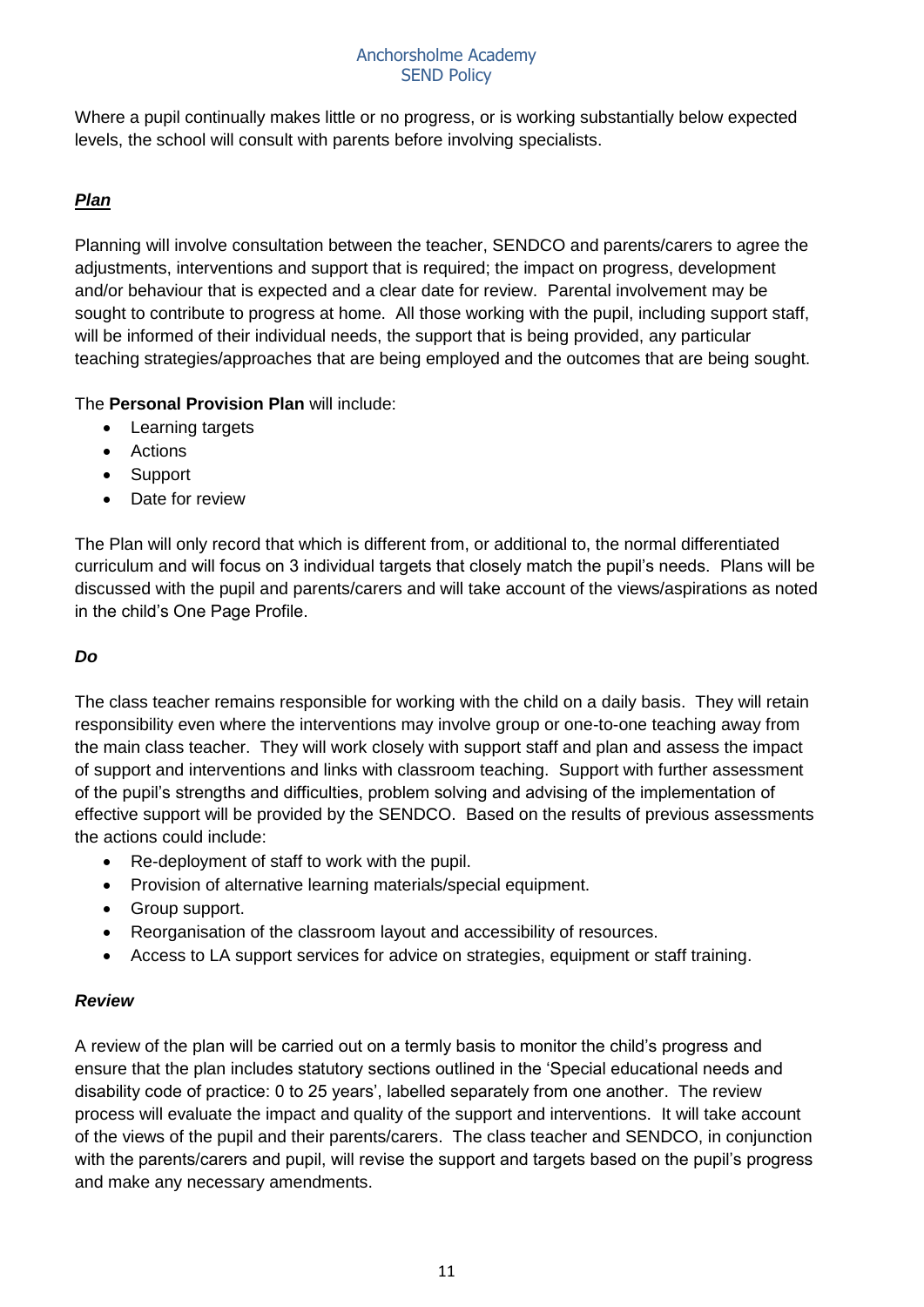## **Referral for an Education, Health and Care Plan (EHCP)**

If a child has lifelong or significant difficulties they may undergo a Statutory Assessment Process which is usually requested by the school, but can be requested by a parent. This will occur where the complexity of need or a lack of clarity around the needs of the child are such that a multiagency approach to assessing that need, to planning provision and identifying resources, is required. The decision to make a referral for an Education, Health and Care Plan will be taken at a progress review. The application for an Education, Health and Care Plans will combine information from a variety of sources including:

- Parents/carers/child
- Teachers/Teaching assistants
- SENDCO
- Health professionals
- Social Care
- The Inclusion Team
- Educational Psychologist

Information will be gathered relating to the current provision on offer, action points that have been taken, and the outcomes of targets set. A decision will be made by representatives from Education, Health and Social Care about whether the child is eligible for an EHC Plan. An EHC Plan will be provided if it is decided that the child's needs are not being met by the support that is ordinarily available. The Local Authority (LA) will ask for evidence that all strategies and interventions that have been tried with the child have continued for a reasonable time without success and all other relevant and purposeful actions have failed to meet the needs of the child. The LA then makes a decision based on all the evidence collected whether or not to make a formal assessment of the child and whether to issue an EHC Plan. The school and the child's parents/carers will be involved developing and producing the plan.

The school will meet its duty to provide views on a draft EHC plan within 15 days. Once the EHC Plan has been completed and agreed, it will be kept as part of the pupil's formal record and reviewed annually by staff, parents/carers and the pupil. The annual review enables provision for the pupil to be evaluated and, where appropriate, for changes to be put in place, for example, reducing or increasing levels of support.

Parents/carers have the right to appeal against a decision not to initiate a statutory assessment leading to an EHC Plan.

Parents/carers have the right to appeal against the content of the EHC Plan.

The school will specify short-term targets sought for a pupil in terms of specific, measurable, achievable, realistic and time-bound (SMART outcomes). The school will review each pupil's EHCP

## **Communication of Information and Parental Involvement**

Information about SEND pupils is vital if staff are to fully meet their needs. Anchorsholme Academy firmly believes in developing a strong partnership with all parents/carers to enable children to achieve their potential. We recognise that parents/carers have a unique overview of the child's needs and how best to support them and this gives them a key role in the partnership.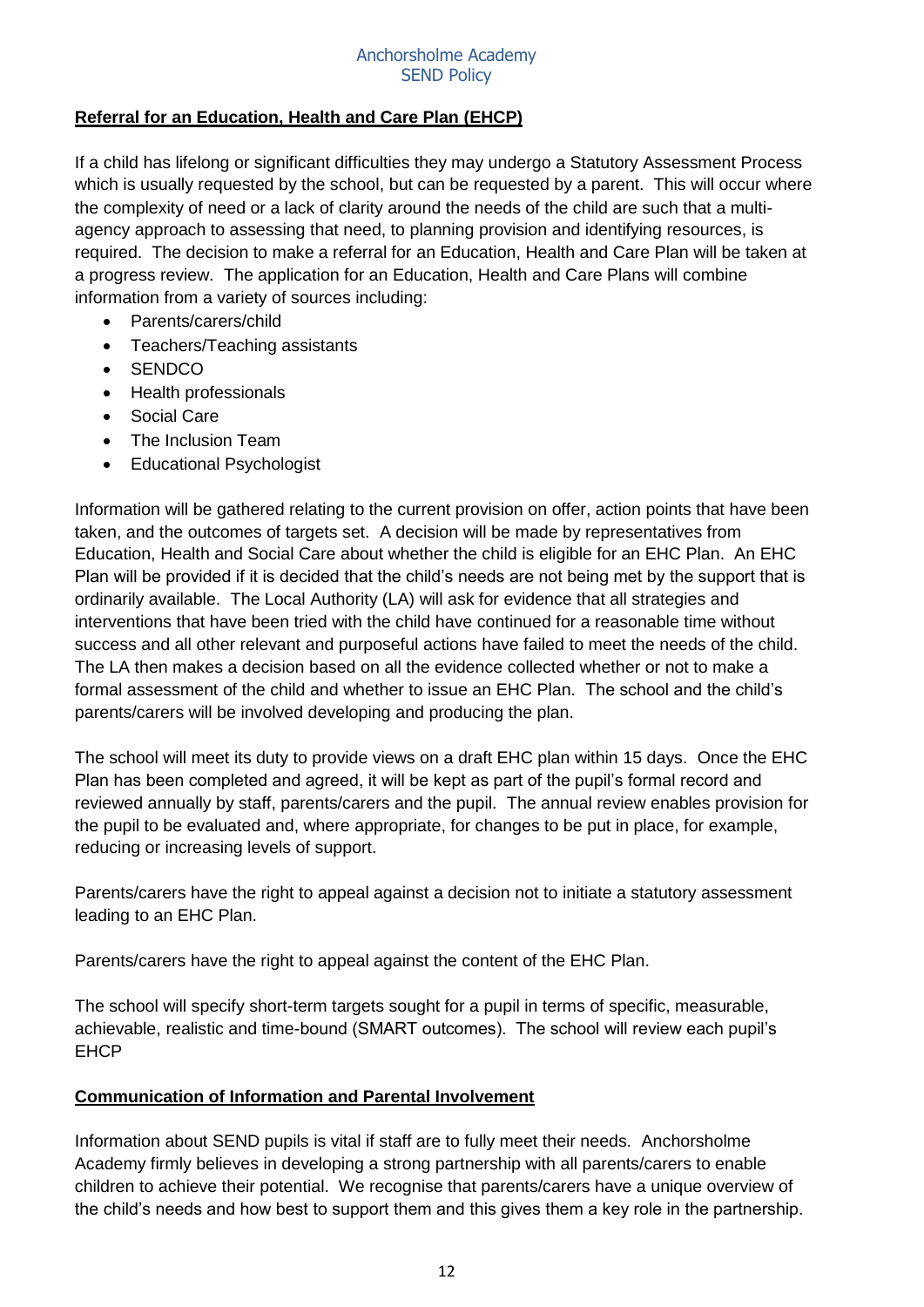To enable children with SEND to receive the maximum benefit from the support they receive, close links will be fostered between the parent, the teacher, the SENDCO and any outside agency involved with the child to share information and make decisions.

At review meetings with parents/carers we will try always to make sure that the child's strengths, as well as difficulties, are discussed. Where we make suggestions as to how parents/carers can help at home, these will be specific and achievable and that all parents/carers leave the meeting clear about the action to be taken and the way in which targets will be monitored and reviewed.

The school recognises the rights of pupils and their parents when dealing with information that is very often of a sensitive nature and the need for confidentiality should therefore be respected.

## **Children with Specific Circumstances**

# **'Our Children' (previously Looked After Children (LAC))**

Pupils at the school who are being accommodated, or who have been taken into care, by the LA are legally defined as being 'looked after' by the LA. The school recognises that pupils that have SEND are more likely to be 'looked after', and it is likely that a significant proportion of them will have an EHC plan.

The school has a designated member of staff for coordinating the support for LAC. Where that role is carried out by a person other than the SENCO, designated teachers will work closely with the SENDCO to ensure that the implications of a child being both looked after and having SEND are fully understood by relevant school staff.

# **EAL**

The school will give particular care to the identification and assessment of the SEND of pupils whose first language is not English. The school will consider the pupil within the context of their home, culture and community. Where there is uncertainty about an individual pupil, the school will make full use of any local sources of advice relevant to the language group concerned, drawing on community liaison arrangements wherever they exist.

The school appreciates having EAL is not equated to having learning difficulties. At the same time, when pupils with EAL make slow progress, it will not be assumed that their language status is the only reason; they may have SEND.

# **Early Years (EYFS) Pupils with SEND**

The school will ensure all staff who work with young children are alert to emerging difficulties and respond early.

The school will ensure staff listen and understand when parents express concerns about their child's development.

The school will listen to any concerns raised by children themselves.

The school will ensure that:

• Children with SEND get the support that they need.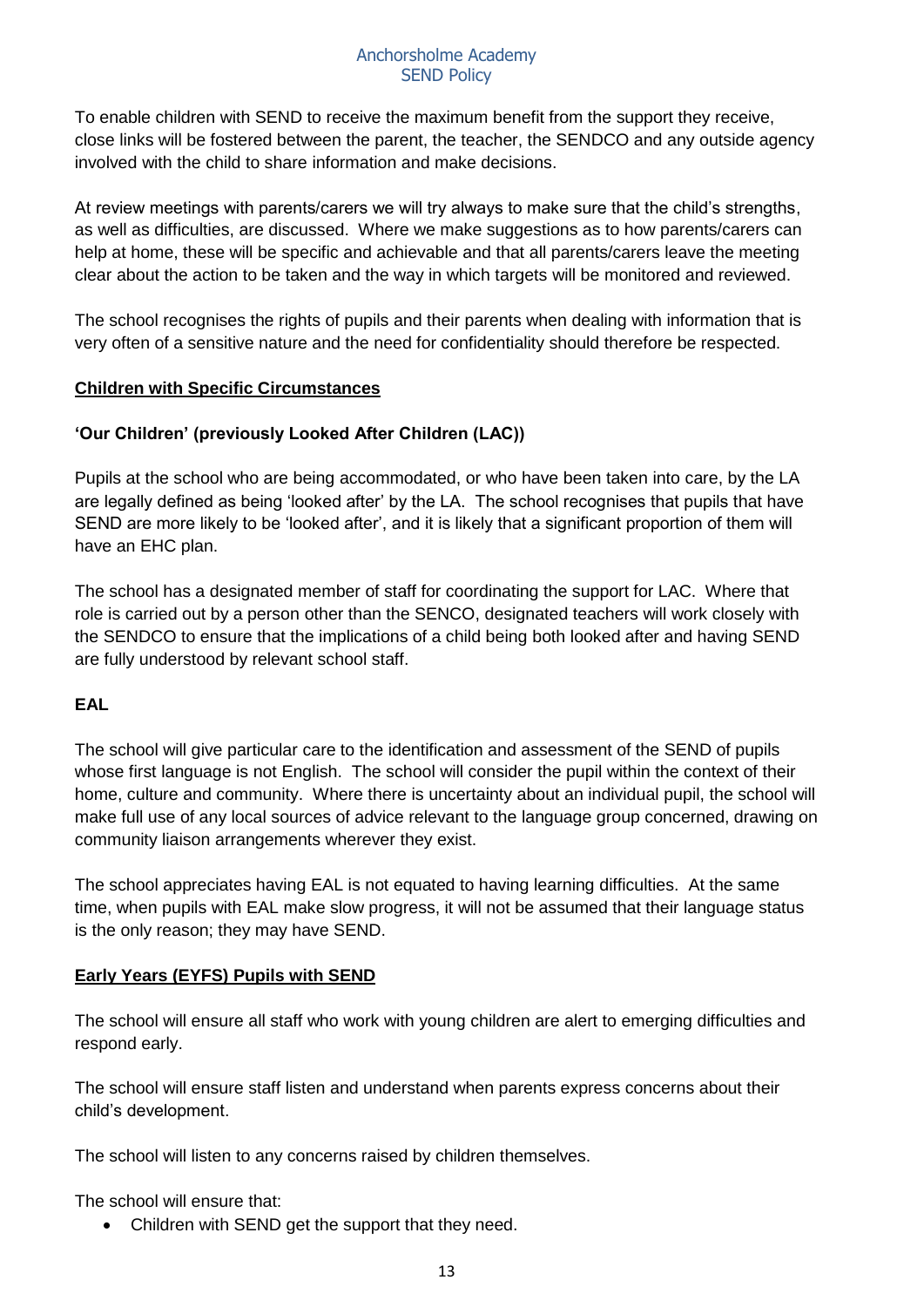- Children with SEND engage in the activities that the school offers alongside children who do not have SEND.
- The SENDCO is responsible for coordinating SEND provision and this is implemented by the class teachers..
- Parents are informed when the school makes special educational provision for their child.
- A report is prepared and sent to parents that includes the following:
	- o The implementation of our SEND Policy
	- o Our arrangements for the admission of children with SEND
	- o The steps being taken to prevent children with SEND from being treated less favourably than others
	- o The facilities provided to enable access to the school for children with SEND
	- $\circ$  Our Accessibility policy, showing how we plan to improve access over time

## **Medical Conditions**

At Anchorsholme Academy, we recognise that our pupils with medical conditions should be properly supported so that they have full access to education, including school trips and physical education. Some children with medical conditions may be disabled and where this is the case, the school will comply with its duties under the Equality Act 2010. Some may also have a Special Educational Needs (SEND) or Education, Health and Care (EHC) plan which brings together health and social care needs, as well as their special educational provision; the SEND Code of Practice (2015) is then followed.

Where deemed necessary, children will have an individual care plan (either short term or long term) which is drawn up by the SENDCO in conjunction with the school nurse and parent/carer. This is reviewed annually. Copies are kept in class and in the school office. Our Medical policy also contains a Sharps policy as we have a number of children with diabetes who inject insulin daily. Training has been given to all staff who manage this need.

## **Working with Outside Agencies**

Anchorsholme Academy welcomes and values the role of outside agencies and will continue to liaise with and develop a co-ordinated and co-operative approach to enhance the quality of support for all SEND pupils. We consult outside agencies and specialists to take action on behalf of a child that is requiring additional input. This is likely to follow a review of the child's progress in consultation with the SENDCO, teachers and parents. However, specialists may also be involved with very early identification and in advising school of effective provision.

The outside agencies we currently work with are:

# *LA Educational Psychologists*

Besides the work needed to complete an assessment and statutory work related to the Code of Practice, the Schools' Psychological Service provides help and advice to the school. The school receives a set time per term from the Educational Psychologist for planning and in depth work around pupils and their family plus that, funded by the Trust, for staff training and consultation advice around lesser issues relating to specific pupils.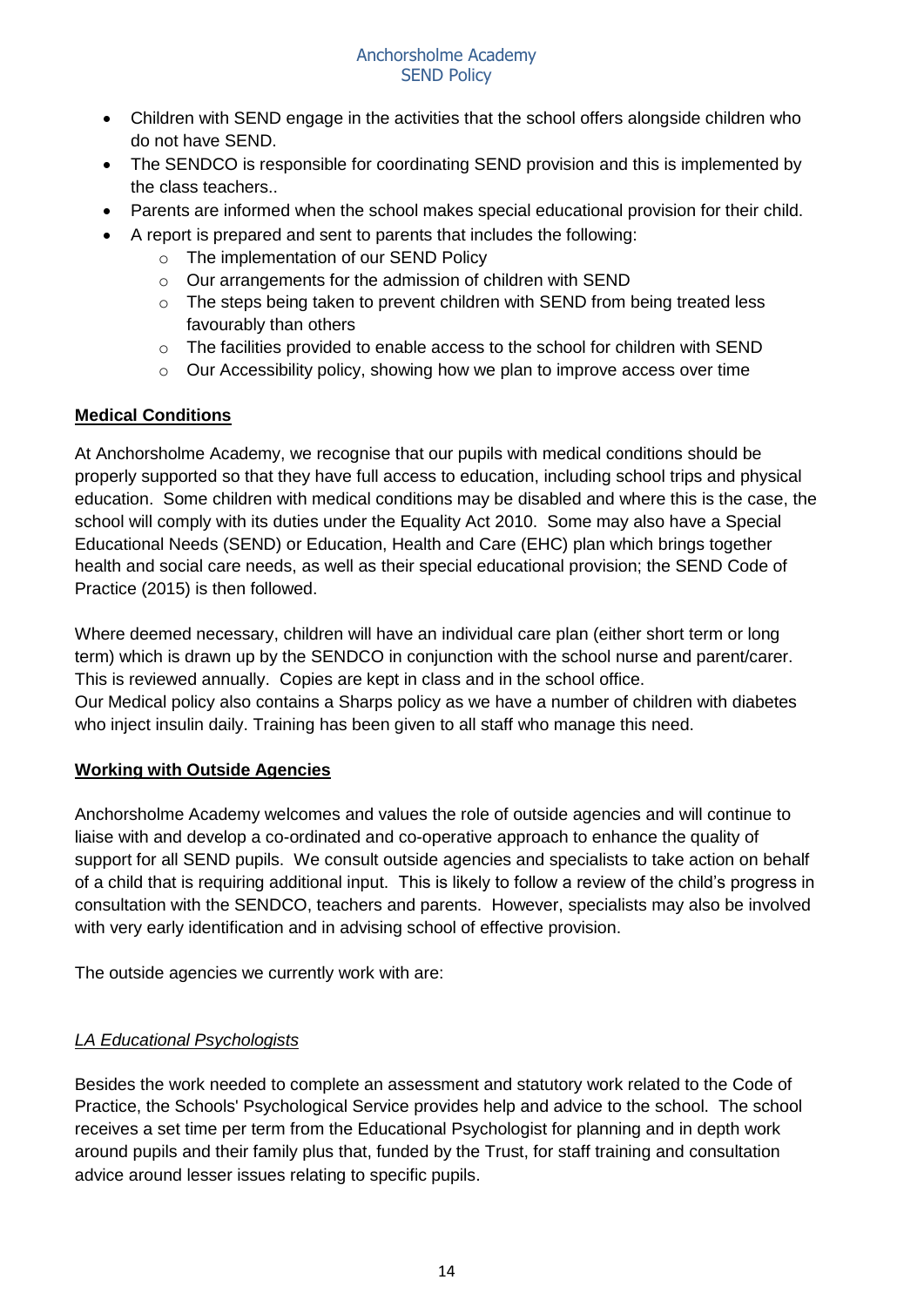#### *Speech Therapy Service*

A number of pupils from Anchorsholme Academy access the NHS service and we have access to therapists who can provide training and support to school. Additionally, a private company - The Language Tree – also assesses and provides strategies/intensive 1:1 work for identified pupils.

#### *Blackpool Special Educational Needs Officer*

The Special Educational Needs Officer drafts EHC Plans. Advice and support is offered to the school by the LA through the LA SENCO.

#### *The Blackpool Inclusion Team*

We work closely with the Blackpool Inclusion Team led by Angela Crawforth. They have a specialist advisor for each area of SEND who provides guidance, advice, support and strategies.

#### *Other Agencies*

Anchorsholme Academy also has close links with:

- Blackpool SEND Information, Advice & Support Service
- CAMHS
- Clinical Psychologist
- School Nurse team,
- Blenheim House Child Development Centre
- Park Community Academy Outreach Service,
- The Complex Learning Difficulties Team
- Social Services
- Police
- Occupational Therapy
- Neuro Developmental Pathway Team,
- The Children and Family Wellbeing Centre
- Newstart Counselling
- Headstart
- The Den,
- The Behaviour Team
- Trinity Hospice Schools Link
- The Linden Centre

#### **Resources**

The school's SENDCO is employed on a full time basis and is part funded from the SEND budget. The governors have seconded a HLTA to work full time in the Assistant SENDCO role. This post is in addition to the normal school establishment and is funded, in part, from the SEND budget.

The school ensures that the SENDCO has sufficient time and resources to carry out their role.

An annual allocation to the SEND department for educational equipment and resources comes directly from the SEND and school budget. Resources are purchased to support needs as necessary e.g. sloping writing boards, ear defenders, wobble boards, coloured overlays, books with higher age appropriate content at lower reading ability level, dyslexia appropriate books with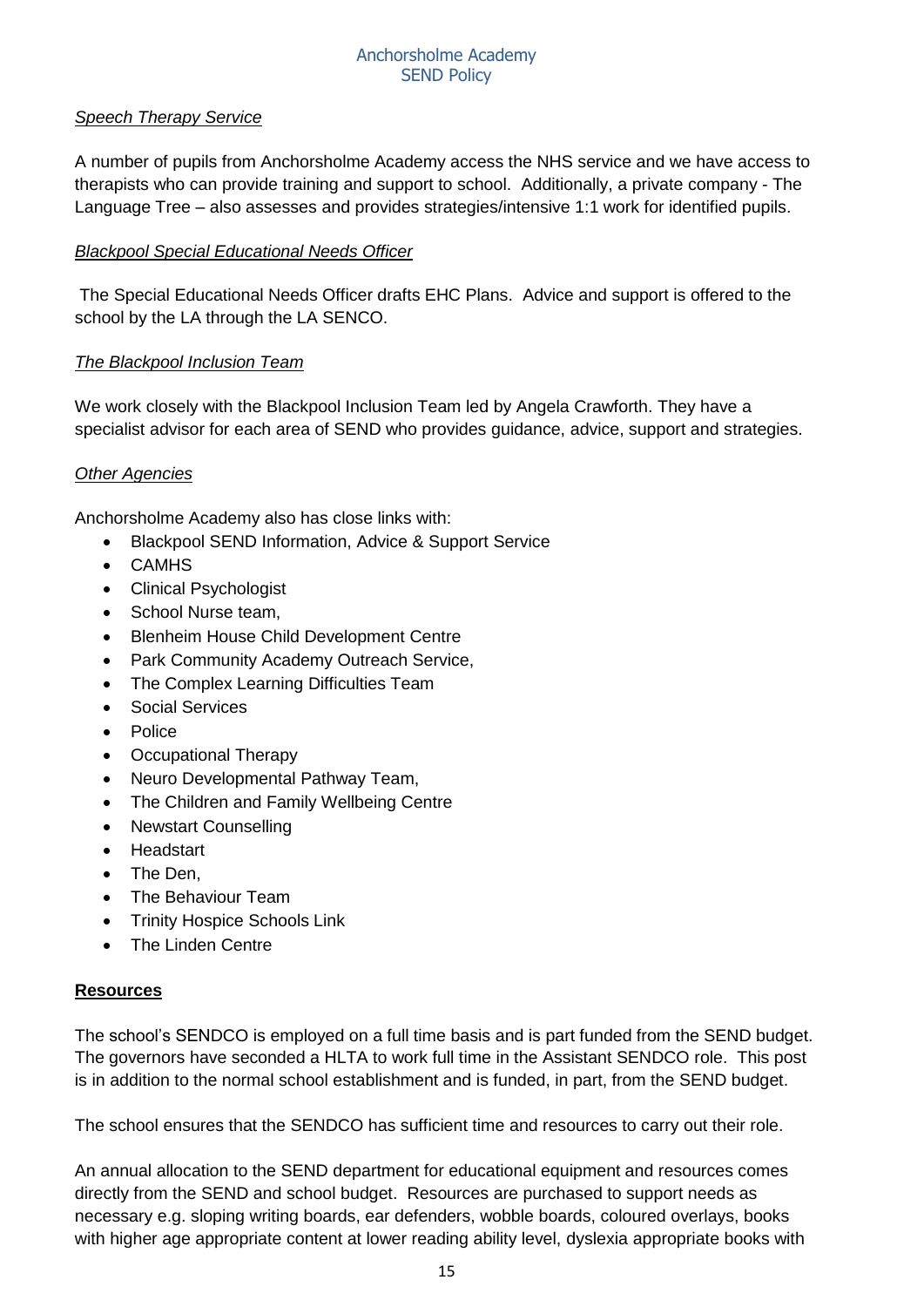yellow paper games and activities to support reading, writing, phonics, spelling, handwriting and maths, practical resources, fidget toys, dark room tents, sensory equipment, intervention programmes etc. Teachers and support staff are signposted to relevant resources as needed.

Pupil Premium/Disadvantaged Children income is also used to purchase support and resources for SALT, 1:1 support and various counselling services.

Anchorsholme Academy is part of the Seaview Trust and has access to the specialist teachers at all the schools within the Trust. This includes two special schools, Park and Torview, who have a wealth of knowledgeable and skilled staff with SEND expertise.

# **Training**

- The SENDCO has completed the National SEND Award Qualification.
- The SENDCO attends all appropriate in-service courses organised by the LA including Network sessions, school cluster groups and EP led MAT sessions as well as Trust led SENDCO clusters.
- The SENDCO liaises closely with the LA SEND advisors.
- Informal school-based meetings and briefings will be held regularly to keep staff in school informed.
- The SENDCO sends regular updates by email to keep all staff informed of expectations and policies.
- The SENDCO arranges for staff training by the Inclusion Team/CAMHS/Park Outreach to address a range of learning needs.
- All staff have been introduced to the range of SEND resources available of the Blackpool FYI website.

# **Complaints Procedure**

Parents/carers who wish to make a complaint regarding the special educational needs provision within the school are asked to discuss the matter with the school SENDCO or the Headteacher. If, after such a discussion, parents/carers are still unhappy, the Governor with responsibility for Special Educational Needs will be asked to investigate. If the matter remains unresolved, the complaint panel of the governing body will be asked to examine the complaint and the matter will also be referred to the Principal Special Educational Needs Officer. Parents have the right to contact the L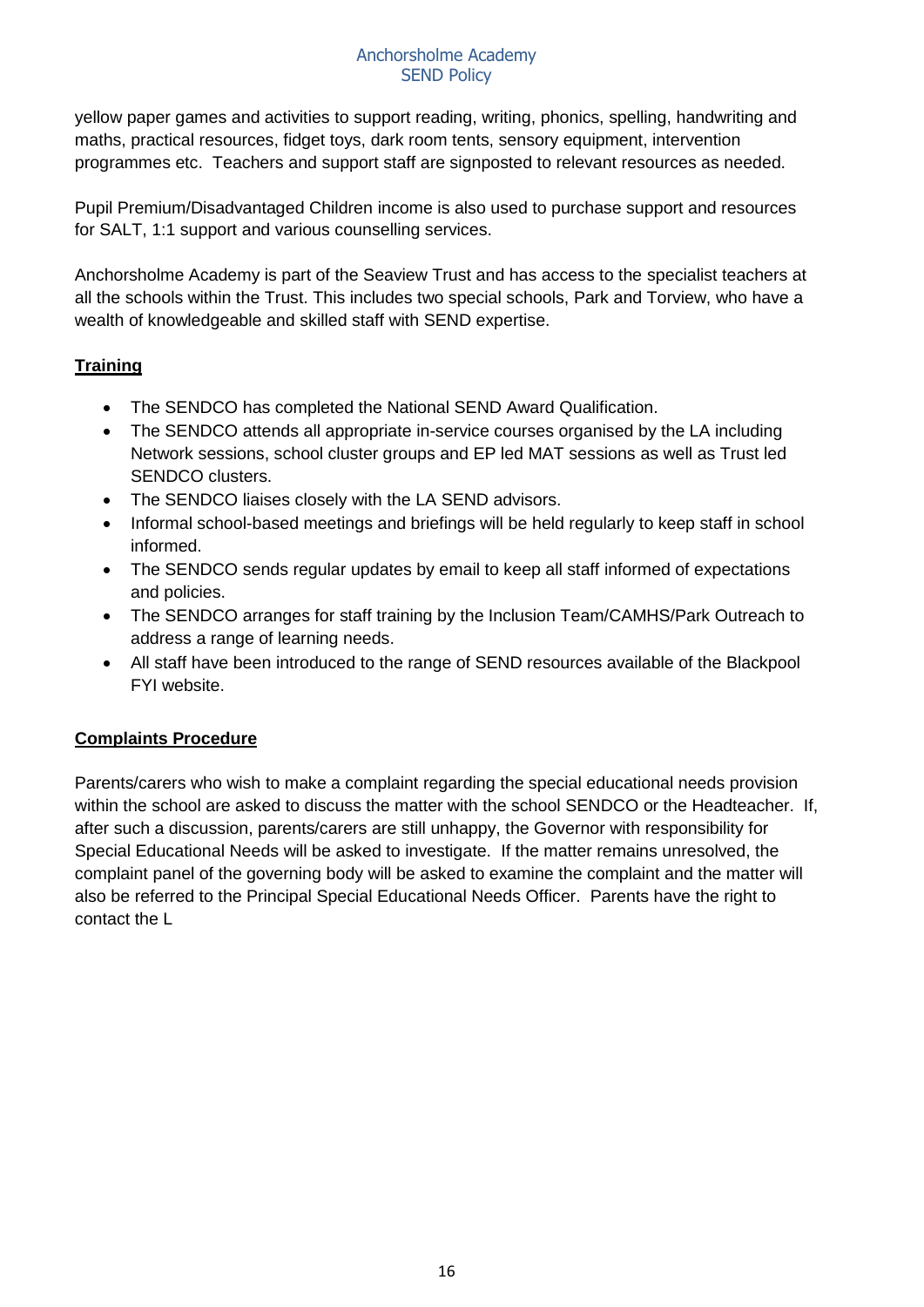| Anchorsholme Academy Whole School Provision Map |                                                                                                                                                                                                                                                                                                                                                                                                                           |                                                                                                                                                                                                                                                                                                                                   |                                                                                                                                                                                                                                                                                                                                                         |  |  |  |
|-------------------------------------------------|---------------------------------------------------------------------------------------------------------------------------------------------------------------------------------------------------------------------------------------------------------------------------------------------------------------------------------------------------------------------------------------------------------------------------|-----------------------------------------------------------------------------------------------------------------------------------------------------------------------------------------------------------------------------------------------------------------------------------------------------------------------------------|---------------------------------------------------------------------------------------------------------------------------------------------------------------------------------------------------------------------------------------------------------------------------------------------------------------------------------------------------------|--|--|--|
|                                                 | <b>Universal Provision</b>                                                                                                                                                                                                                                                                                                                                                                                                | <b>School Support: Early</b><br><b>Intervention Provision</b>                                                                                                                                                                                                                                                                     | <b>School Support: PPP</b><br><b>Provision</b>                                                                                                                                                                                                                                                                                                          |  |  |  |
| <b>Cognition and</b><br><b>Learning</b>         | Differentiated curriculum<br>planning activities, In - class<br>TA support,<br>In - class targeted teacher<br>support,<br>Increased visual<br>aids/modelling,<br>Visual timetable,<br>Visual displays,<br>Word mats,<br>Illustrated dictionaries /<br>thesaurus',<br>Use of writing frames,<br>Access to ICT,<br>Team teaching / modelling,<br>Numeracy resources,<br>Talking tins,<br>Writing slopes,<br>Lexia/Wordshark | In class support by TA<br>Everyday a Reader<br>Learning mentor<br><b>Parent Volunteers</b><br>Sandwell Early Numeracy<br>test<br>Salford Reading test<br>Spelling (Cracker)<br>Toe by Toe<br><b>Colourful semantics</b><br>Coloured overlays<br><b>Perform With Tables</b><br>Power of One/Two<br>Plus One<br>SEND reading scheme | Small group or 1:1<br>literacy / numeracy<br>support in the<br>afternoon<br><b>SAT provisions</b><br><b>Advice from EP</b><br>Advice from LA<br>Advice from specialist<br>teachers<br>Assess Plan Do Review -<br>reviewed with<br>SENCO/class teacher 3 x<br>year<br>Individual targets to be<br>sent home<br>NHS Speech and<br>Language<br><b>EHCP</b> |  |  |  |
| Communication<br>and Interaction                | Differentiated curriculum<br>planning activities,<br>delivery and outcome e.g.<br>simplified language, key<br>words,<br>Increased visual<br>aids/modelling,<br>Visual timetables,<br>Use of symbols,<br>structured school and class<br>routines, environmental clues<br>(pictures)                                                                                                                                        | In class support with a focus<br>on supporting speech and<br>language targets<br><b>Colourful semantics</b><br><b>Communication in Print</b><br>Clicker app<br>iPads for communication<br>Precision teaching<br><b>Parent Volunteers Reading</b><br>and Comprehension<br>Mrs Tongue exercises<br><b>Black Sheep programme</b>     | Small group or 1:1<br>support for NHS speech<br>programme 1-1 with TA<br>Social skills group with<br>learning mentor<br>ICT writing and symbols<br>Advice from EP<br>Advice from LA<br>Advice from specialist<br>teachers (Language<br>Tree)<br>Assess Plan Do Review<br>Individual targets to be<br>sent home<br><b>EHCP</b>                           |  |  |  |